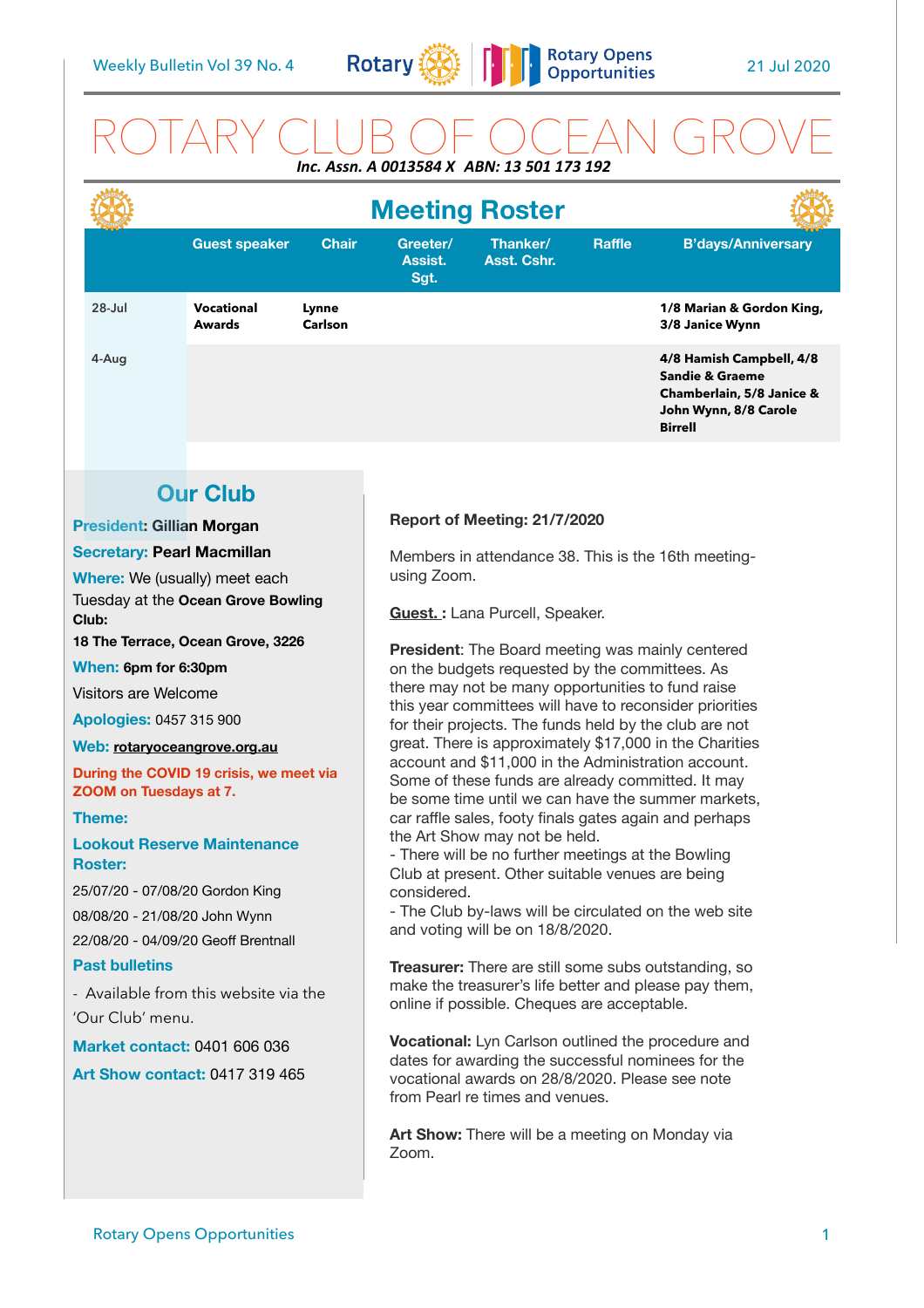## Members: Coming Events:

# Saying of the week ....

Life is fraught with opportunities to keep your mouth shut.

…………………………………………………

## Humour ….

## Links ……

[Rotary International](https://www.rotary.org): [www.rotary.org](http://www.rotary.org)

[Rotary District 9780](http://rotary9780.org): [www.rotary9780.org](http://www.rotary9780.org) [Footy Tipping](http://www.footytips.com.au) [www.footytips.com.au](http://www.footytips.com.au)

## Please remember:

• APOLOGIES ARE NECESSARY! IF YOU ARE UNABLE TO ATTEND A MEETING. THOSE WHO DO NOT CONFORM WILL BE SENT A BILL, AS THE CLUB HAS TO PAY IF NO APOLOGY IS REGISTERED.

**Community:** Gordon announced that the work to install the water feature would progress as will maintenance at the Lookout Reserve. Other projects will be reviewed.

**Footy Tipping:** Ron Ayres was the smartest this week Peter Hawthorne remains the leader.

## **Guest Speaker: Lana Purcell. "Feed Me Bellarine"**

Lana and her partner realized there was a need to provide some food for people who were finding difficulty in obtaining food on the Bellarine Peninsular. The organization was registered as a charity prior to the onset of Corona virus. The need to make meals for people has increased and the food, which is not required by businesses such as Woolworths, Bakers Delight and Oz Harvest, is made available without cost where needed. Twenty tonnes of food can be 'rescued' in one week. There are 26 registered volunteers with 20 working at one time. Support is given to all agencies and outreach programs on the Bellarine. 3500 meals and food boxes are distributed per week using 2 refrigerated trucks and vans.

Currently Lana and her team are working with schools to provide free breakfasts for children of families who have been affected by the virus. Freezers are installed in some Primary Schools to keep cold food and fruit as fresh as possible.

Feed Me Bellarine has had to increase storage capacity as Lana sees the need lasting for many months and maybe years. At present 3 or 4 more new families need this service every day.

Funding is difficult and donations by the Geelong Foundation and private citizens are very welcome. The funds given by OG Rotary have enabled heating in the workplace to be provided.

There is a warehouse in Smithton Street where food can be purchased, and if you have excess produce it would be very welcome.

## **Thank you: A George.**

## **New Constitution and Rules; New ByLaws.**

The final updated versions of the Club Constitution & Rules as well as the Club Bylaws are able to be read/downloaded from the Club website.

From the home page,

- select **Member Area.** (Password is grubber - case sensitive); - select Download or view member related documents (in

orange) - select the required document.

We are asking that members read the documents and forward any questions you may have to President Gil. Any received will be collated, a response prepared and they will be tabled for discussion at an upcoming meeting.

We will have a vote to accept the documents at our meeting on August 18th.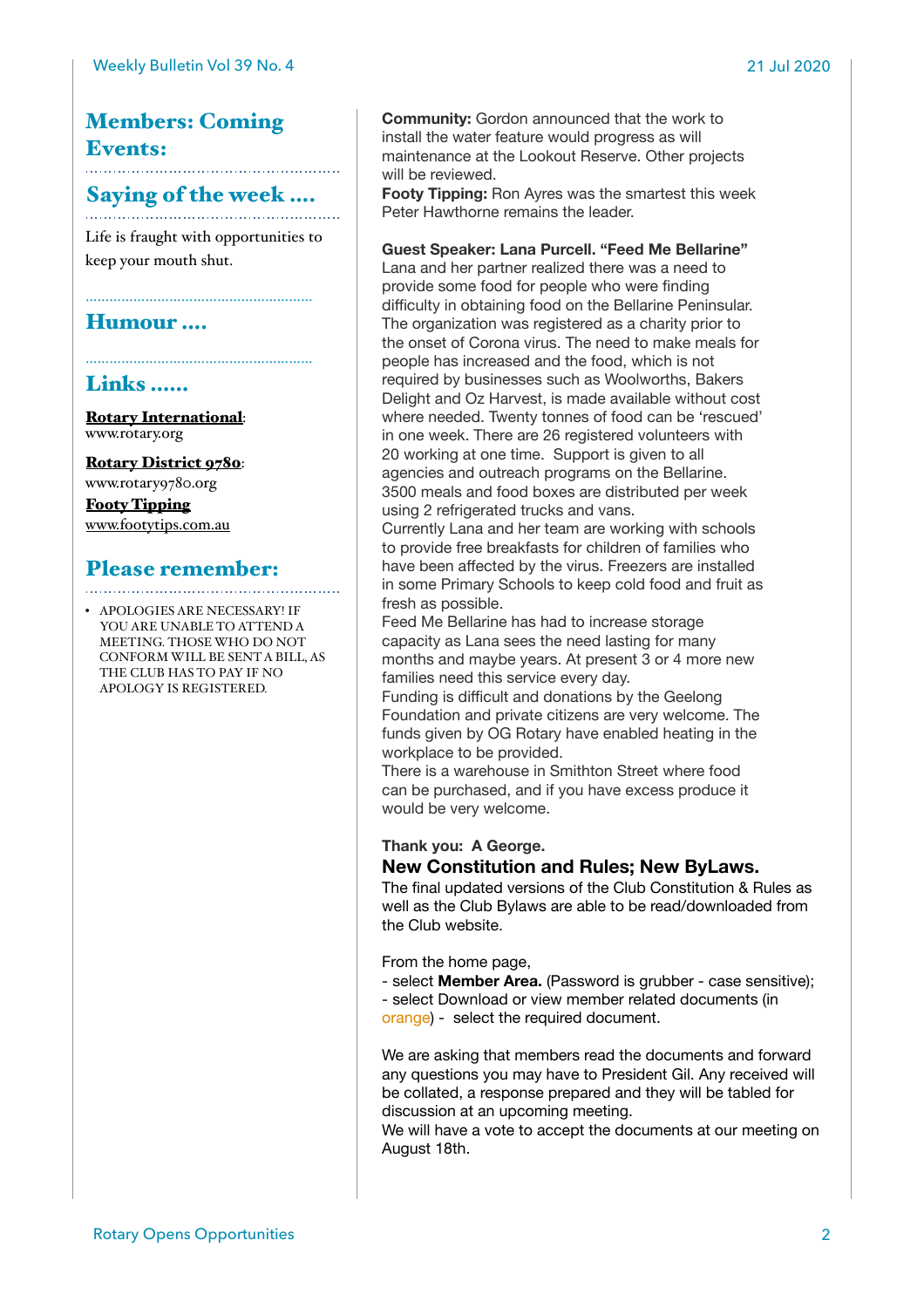### **Information for your reference re Venue, Dates & Times.**

#### **Volunteer Award.**

**28th July 20,** -- Driftwood Cafe in Atrium @ 10:30am, Morning tea.

- Attendees ---
- Winner & Runner up with partners.
- Ann Hodgkinson, Vic Harnath, Chris Watson, Marion Walton, Lynne Carlson.

## **Pride of Workmanship.**

**28th July 20,** -- Driftwood Cafe in Atrium @ 3pm, Afternoon tea. Attendees -- Winner & Runner/up. Marion Walton, Alan Keyse, Chris Foster, Gil Morgan and Lynne Carlson.

### **Small Business Excellence Awards.**

**28th July 20** -- Beach Terrace Café @ 4:30pm, Champagne & nibbles. Attendees --- Winner & Runner up with partners. Alan Keyse, Chris Foster, Ty Simmons, Mark Edmonds, Vic Harnath, Gil Morgan and Lynne Carlson.

### **Apprentice of the Year Award:**

**29th July 20, --** Driftwood Café in Atrium @ 5pm. Burgers & drinks. Attendees --- Winner & Runner up and employer. Neil Templeton, Gary O'Donnell, Gil Morgan and Lynne Carlson.

I also thought John Paton's idea to welcome any Rotary member who would like to come along and congratulate/ applaud the winners & runners up outside the venue was a great idea. Look forward to some friendly faces.